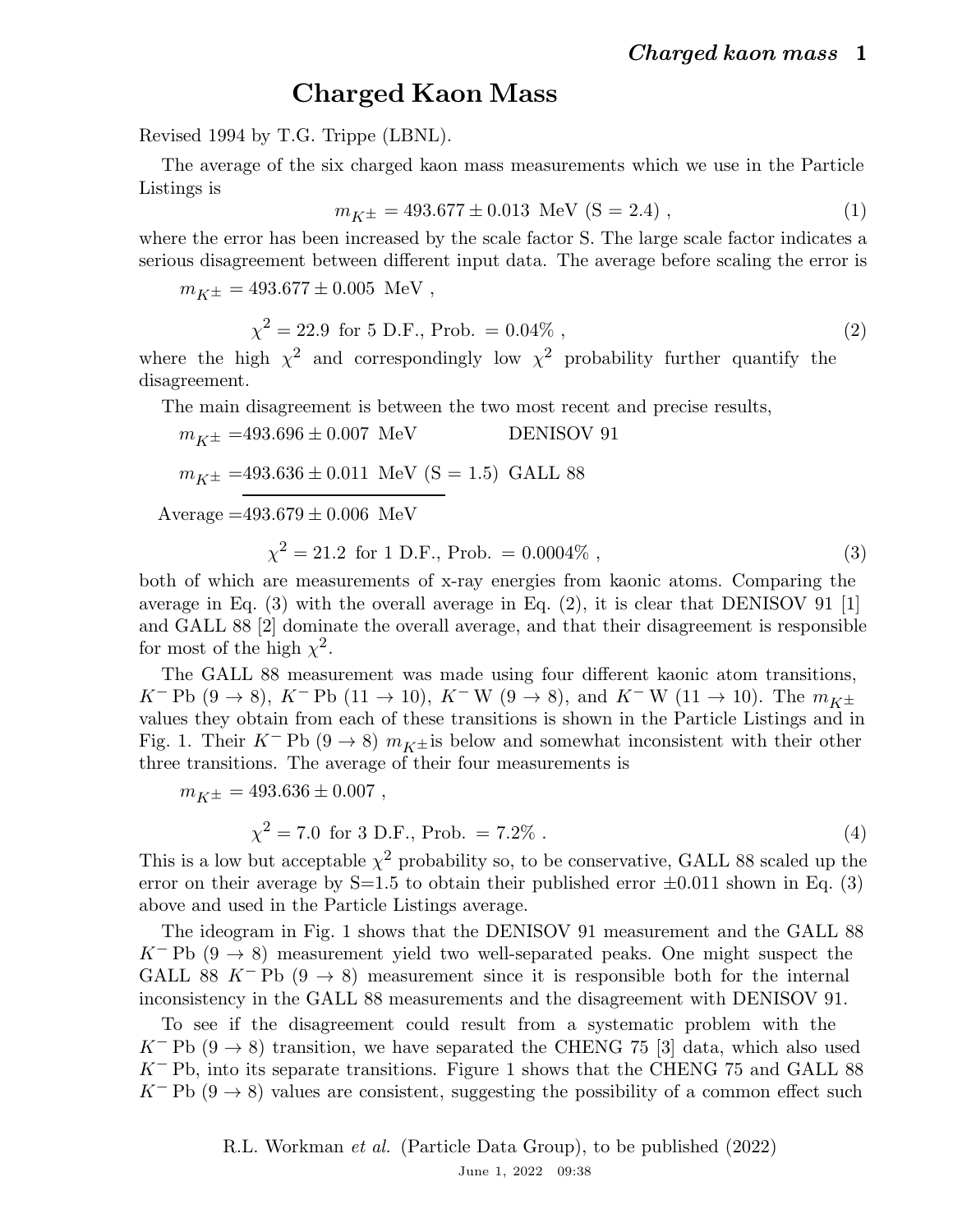

**Figure 1:** Ideogram of  $m_{K<sup>±</sup>}$  mass measurements. GALL 88 and CHENG 75 measurements are shown separately for each transition they measured.

as contaminant nuclear  $\gamma$  rays near the K<sup>-</sup> Pb (9  $\rightarrow$  8) transition energy, although the CHENG 75 errors are too large to make a strong conclusion. The average of all 13 measurements has a  $\chi^2$  of 52.6 as shown in Fig. 1 and the first line of Table 1, yielding an unacceptable  $\chi^2$  probability of 0.00005%. The second line of Table 1 excludes both the GALL 88 and CHENG 75 measurements of the K<sup>-</sup> Pb  $(9 \rightarrow 8)$  transition and yields a  $\chi^2$  probability of 43%. The third [fourth] line of Table 1 excludes only the GALL 88 K<sup>-</sup> Pb (9  $\rightarrow$  8) [DENISOV 91] measurement and yields a  $\chi^2$  probability of 20% [8.6%]. Table 1 shows that removing both measurements of the K<sup>-</sup> Pb (9  $\rightarrow$  8) transition produces the most consistent set of data, but that excluding only the GALL 88  $K^-$  Pb (9  $\rightarrow$  8) transition or DENISOV 91 also produces acceptable probabilities.

Yu.M. Ivanov, representing DENISOV 91, has estimated corrections needed for the older experiments because of improved <sup>192</sup>Ir and <sup>198</sup>Au calibration  $\gamma$ -ray energies. He estimates that CHENG 75 and BACKENSTOSS 73 [4]  $m_{K^{\pm}}$  values could be raised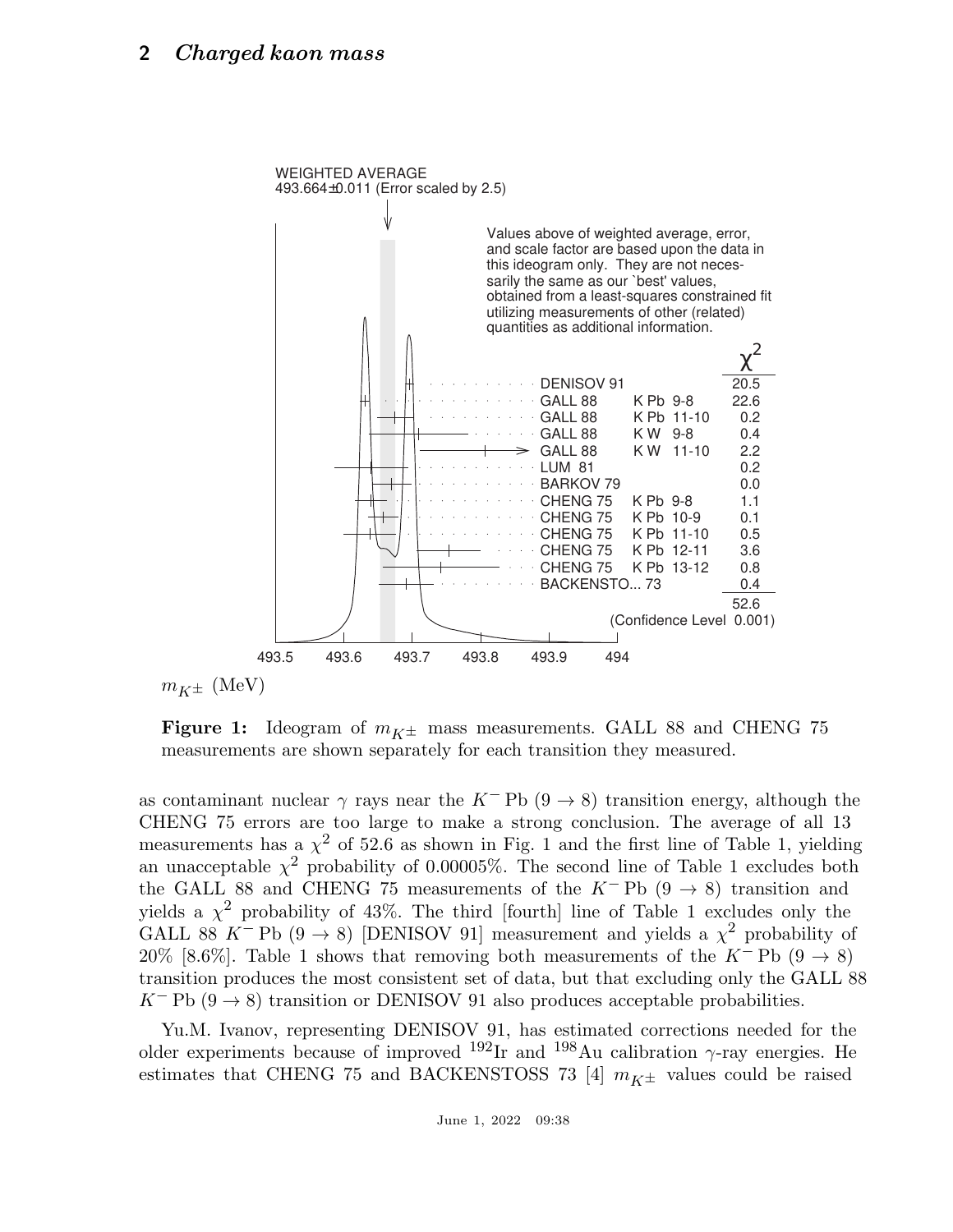| $m_{K^{\pm}}$ (MeV) |      | D.F. | Prob. $(\%)$ | Measurements used                      |
|---------------------|------|------|--------------|----------------------------------------|
| $493.664 \pm 0.004$ | 52.6 | 12   | 0.00005      | all 13 measurements                    |
| $493.690 \pm 0.006$ | 10.1 | 10   | 43           | no $K^-$ Pb $(9\rightarrow 8)$         |
| $493.687 \pm 0.006$ | 14.6 | 11   | 20           | no GALL 88 $K^-$ Pb $(9\rightarrow 8)$ |
| $493.642 \pm 0.006$ | 17.8 |      | 8.6          | no DENISOV 91                          |

**Table 1:**  $m_{K^{\pm}}$  averages for some combinations of Fig. 1 data.

by about 15 keV and 22 keV, respectively. With these estimated corrections, Table 1 becomes Table 2. The last line of Table 2 shows that if such corrections are assumed, then GALL 88 K<sup>-</sup> Pb  $(9 \rightarrow 8)$  is inconsistent with the rest of the data even when DENISOV 91 is excluded. Yu.M. Ivanov warns that these are rough estimates. Accordingly, we do not use Table 2 to reject the GALL 88 K<sup>-</sup> Pb (9  $\rightarrow$  8) transition, but we note that a future reanalysis of the CHENG 75 data could be useful because it might provide supporting evidence for such a rejection.

**Table 2:**  $m_{K\pm}$  averages for some combinations of Fig. 1 data after raising CHENG 75 and BACKENSTOSS 73 values by 0.015 and 0.022 MeV respectively.

| $m_{K^{\pm}}$ (MeV) |      | D.F. | Prob. $(\%)$ | Measurements used                      |
|---------------------|------|------|--------------|----------------------------------------|
| $493.666 \pm 0.004$ | 53.9 | 12   | 0.00003      | all 13 measurements                    |
| $493.693 \pm 0.006$ | 9.0  | 10   | 53           | no $K^-$ Pb $(9\rightarrow 8)$         |
| $493.690 \pm 0.006$ | 11.5 | 11   | 40           | no GALL 88 $K^-$ Pb(9 $\rightarrow$ 8) |
| $493.645 \pm 0.006$ | 23.0 |      | 1.8          | no DENISOV 91                          |

The GALL 88 measurement uses a Ge semiconductor spectrometer which has a resolution of about 1 keV, so they run the risk of some contaminant nuclear  $\gamma$  rays. Studies of  $\gamma$  rays following stopped  $\pi^-$  and  $\Sigma^-$  absorption in nuclei (unpublished) do not show any evidence for contaminants according to GALL 88 spokesperson, B.L. Roberts. The DENISOV 91 measurement uses a crystal diffraction spectrometer with a resolution of 6.3 eV for radiation at 22.1 keV to measure the 4f-3d transition in  $K^{-12}$ C. The high resolution and the light nucleus reduce the probability for overlap by contaminant  $\gamma$  rays, compared with the measurement of GALL 88. The DENISOV 91 measurement is supported by their high-precision measurement of the 4d-2p transition energy in  $\pi^{-12}C$ , which is good agreement with the calculated energy.

While we suspect that the GALL 88 K<sup>-</sup> Pb  $(9 \rightarrow 8)$  measurements could be the problem, we are unable to find clear grounds for rejecting it. Therefore, we retain their measurement in the average and accept the large scale factor until further information can be obtained from new measurements and/or from reanalysis of GALL 88 and CHENG 75 data.